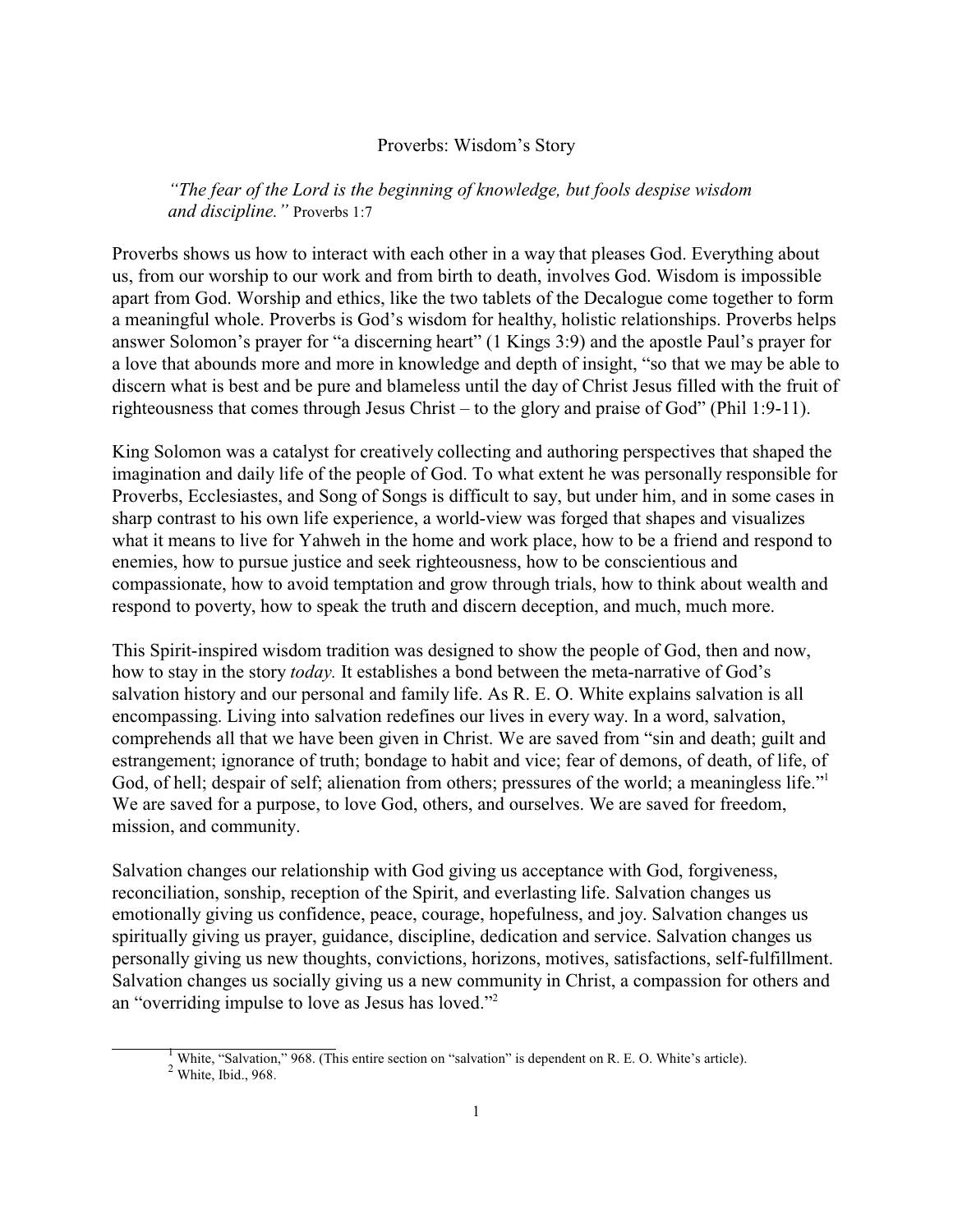From the beginning, salvation was intended to encompass everything about us from our ordinary daily lives to our eternal destiny. There is an inseparable redemptive and ethical relationship between the cross of Jesus Christ at the center of human history and the call of Jesus to take up our cross daily and follow him. We are reminded everyday in a thousand little and significant ways that we belong to God in Christ. Reverence for our Creator and Redeemer is evident in the totality of life. This includes our family life, our work ethic, our leisure activities, and our ambitions. The same wisdom that set the stars in place and the planets in orbit calls for honest accounting practices and gossip-free conversation. Wisdom ranges from the mystery of creation's Big Bang to the daily task of working for a pay check.

## The Fear of the Lord

The opening sentence lays out the goal of the book of Proverbs by "breaking up the plain daylight of wisdom into its rainbow of constituent colors."<sup>3</sup> Wisdom is discipline, discretion, discernment and devotion. It is "doing what is right and just and fair." Those who are wise listen, "and add to their learning." They are receptive to guidance and open to insight. Wisdom is far more than information and far greater than intelligence. It is training, instruction, good sense, careful learning, and sound judgment. It is acquired, cultivated, and nurtured by personal choice and earnest desire. Finding wisdom requires an act of the will; it takes initiative on our part to seek understanding. It means "turning [our] ear to wisdom and applying [our] heart to understanding" (2:2). It means crying aloud for understanding and searching for it as if it were hidden treasure (2:3-4). People go to great lengths to earn money, get-in-shape, experience pleasure, and impress other people, but Proverbs challenges us to strive for wisdom. "For wisdom will enter your heart, and knowledge will be pleasant to your soul. Discretion will protect you, and understanding will guard you" (2:10-11).

The foundational truth for wisdom is found in the opening chapter of Proverbs, right where no one can miss it. "The fear of the Lord is the beginning of knowledge, but fools despise wisdom and discipline" (1:7). This is the core truth that is woven into the warp and woof of wisdom which cannot be pulled out without destroying the whole fabric of meaning. We are reminded of this truth throughout the book of Proverbs. In chapter two, only those who seek wisdom "will understand the fear of the Lord and find knowledge of God. For the Lord gives wisdom, and from his mouth come knowledge and understanding" (2:5-6). In chapter three, the children of God are exhorted, "Trust in the Lord with all your heart and lean not on your own understanding; in all your way acknowledge him, and he will make your paths straight" (3:5-6). In chapter nine, the first section of Proverbs (1-9) ends with this reaffirmation: "The fear of the Lord is the beginning of wisdom, and knowledge of the Holy One is understanding" (9:10).

The fear of the Lord is a confusing concept for those who associate fear with dread and anxiety, but in Proverbs it means faithful obedience, trusting commitment, and loving respect. The best illustration of this kind of fear may be found in a very good parenting relationship. As I matured, I feared displeasing my father far more than I feared his punishment. Fearing the Lord is the one and only fear that drives out fear. "Whoever listens to me," says Wisdom, "will live in safety and

<sup>3</sup> Derek Kidner, Proverbs (Downers Grove, IL: IVP, 1964), 36.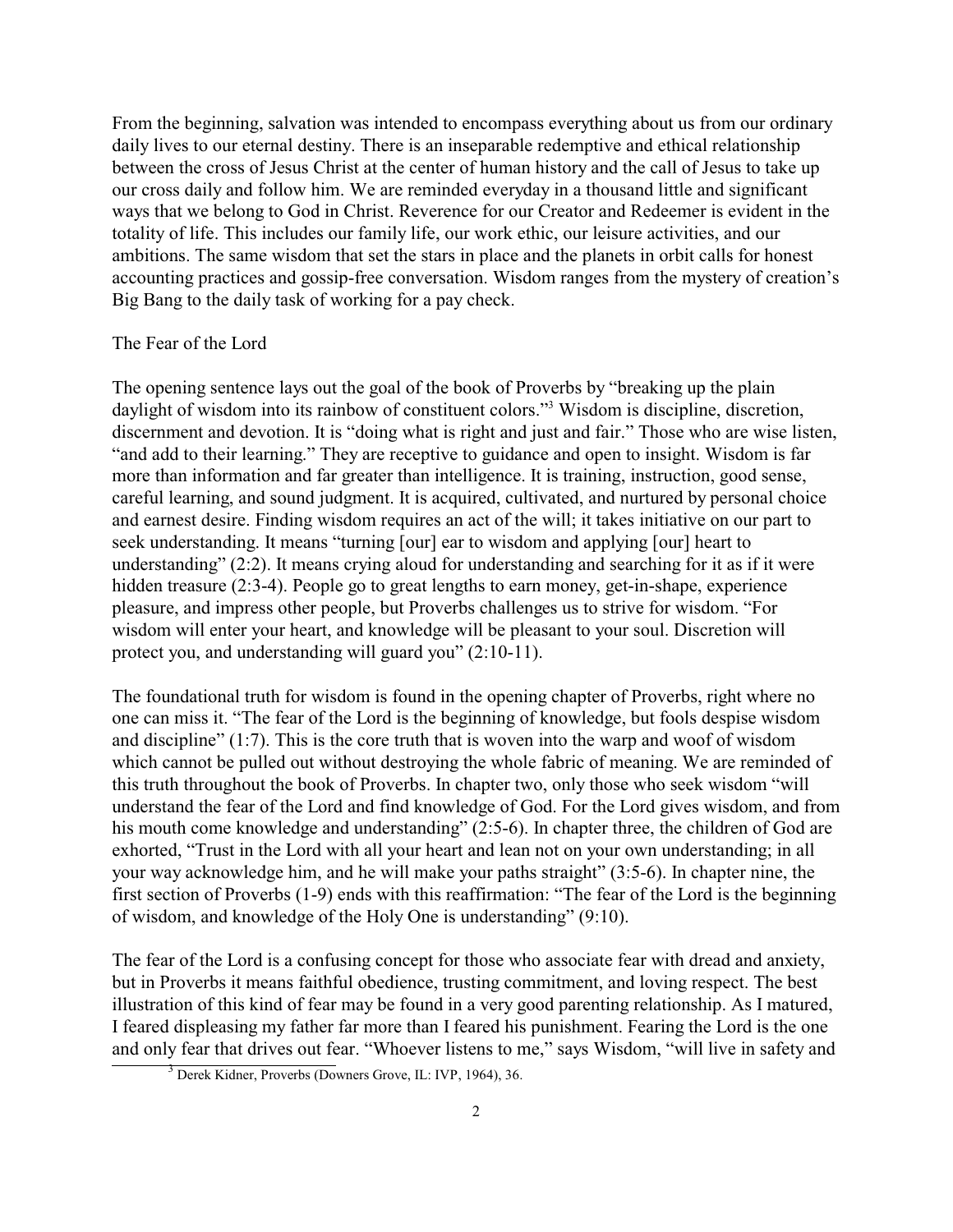be at ease, without fear of harm" (1:33).

Scholars describe the "fear-of-the-Lord," as a"bound phrase," meaning that the four words cannot be defined separately but bear a singular meaning. Bruce Waltke calls it "the quintessential rubric, which expresses in a nutshell the basic grammar that holds the covenant community together."<sup>4</sup> "Fear-of-the-Lord" marks the way of life consistent with those who pay attention to their great salvation (Heb 2:3), who hold firmly to their confidence in the Son (Heb 3:6), who make every effort to enter into God's rest (Heb 4:11), who let themselves be taken forward to maturity (Heb 6:2), and who refuse to shrink back (Heb 10:39). This is what the apostle Paul meant when he said, "work out your salvation with fear and trembling, for it is God who works in you to will and to act in order to fulfill his good purpose" (Phil 2:12-13). And this is what Jesus meant when he said, "For I tell you that unless your righteousness surpasses that of the Pharisees and the teachers of the law, you will certainly not enter the kingdom of heaven" (Matt 5:20).

Every aspect of wisdom commended in Proverbs is established by the Lord God. It is rooted in his providential care (10:3), his blessing (10:27), his justice (11:1), and his discernment (11:20; 12:2,22). Anyone who "walks the walk" fears the Lord and shuns evil (14:2,16). He alone is the true source for security and life (14:26-27). He delights in the righteous and detests the wicked (15:3,8,9). His discernment is perfect. "Death and destruction lie open before the Lord–how much more the hearts of men!" Or, to put it another way, "Even hell holds no secrets from God—do you think he can't read human hearts?" (15:11, The Message). If we stray from the singular truth that "the fear of the Lord teaches a person wisdom" we fail to do justice to Proverbs (15:33).

This knowledge of God is the overarching, all-encompassing source, substance and structure for wisdom. Those who extract a line here or there and ignore the core truth of the fear of the Lord, attempt to recast Proverbs into clever platitudes and moral maxims. But for the honest reader the practical wisdom of Proverbs cannot be reduced to common sense pragmatism. The counsel given in Proverbs is unlike Ben Franklin's homey advice, "Early to bed, early to rise, makes a man healthy, wealthy and wise." It transcends the sage advice of Confucius who says, "Have no friends not equal to yourself." Proverbs was never meant to be plagiarized by management experts and motivational speakers, who extract pithy sayings and leadership pointers. A saying such as "All hard work brings a profit, but mere talk leads only to poverty" (14:23) may motivate a secular audience, but minus the fear of the Lord it evades its intended meaning. "He who fears the Lord has a secure fortress, and for his children it will be a refuge" (14:26). And again, "The fear of the Lord is a fountain of life, turning a person from the snares of death" (14:26-27). The fear of the Lord runs through Proverbs like the unforgettable theme in Beethoven's Fifth Symphony. Far from being repetitive or redundant, it is the God-fearing truth that resonates with the people of God. It is this fear that inspires and empowers the quest for understanding. Wisdom in Proverbs never strays from the guiding theme of reverent submission to Yahweh. It seeks to understand what it means to "Love the Lord your God with all your heart and with all your soul and with all your strength" in the midst of ordinary daily life (Deut 6:5).

 $4$  Ibid., 42.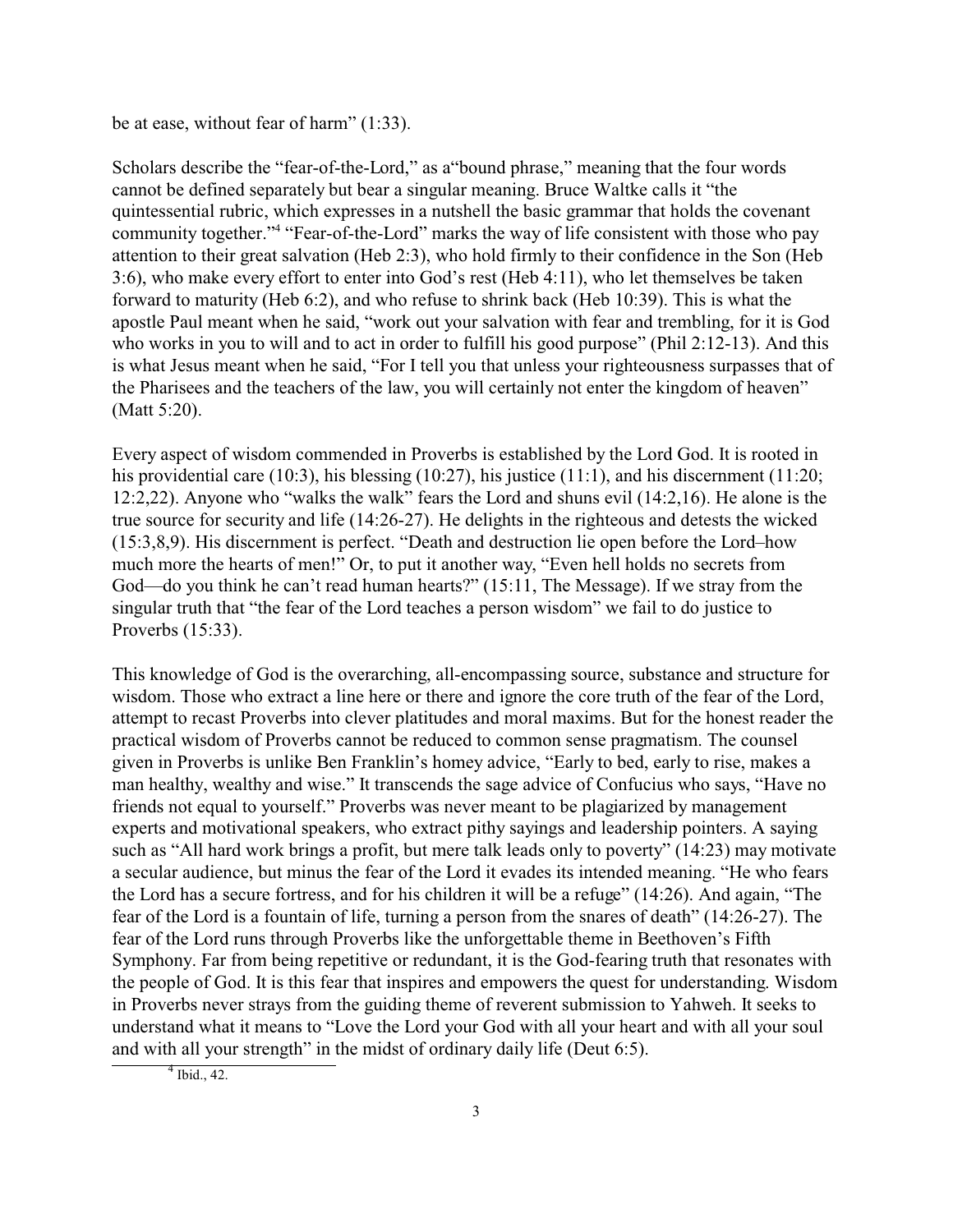Proverbs is about loving God in the everyday world of family and friends, neighbors and strangers, seducers and users, bullies and bosses. Proverbs says a lot about money, sex and power, but not in ways we are necessarily accustomed to. We are not lectured regarding our work ethic, eating habits or use of leisure time, but instead we are challenged by a blizzard of striking word pictures and penetrating perspectives to re-examine whether we are being wise or foolish. Proverbs means to impress us with the life-altering consequences of our choices. Even though at the time we may think our decisions are no big deal, the choice between wisdom and folly is lifechanging.

Instead of a pedantic lecture on wisdom, Proverbs offers a conversation. The seemingly random arrangement of insights is designed to engage the reader and elude our knee-jerk defenses. The wisdom that shapes our lives deserves to be an integral part of our daily living and working. Proverbs is to wisdom what actual farming is to farmers, or what an ER is to the doctor. Theoretical knowledge gives way to wisdom applied practically. The artificiality of specializing on one particular problem in the classroom gives way to wisdom's application in the rough and tumble of ordinary life. The range of medical issues confronting an emergency room doctor is a good analogy for the range of wisdom issues confronting the follower of Jesus everyday.

The wide-angled picture of salvation and God's grace frames the big picture of life. And Proverbs supplies the need-to-know, down-to-earth applied wisdom for today. Jesus taught us to pray, "Your will be done on earth as it is in heaven" (Matthew 6:10), and Proverbs focuses onearth-as-it-is-in-heaven everyday living.<sup>5</sup> Eugene Peterson explains:

"Wisdom has to do with becoming skillful in honoring our parents and raising our children, handling our money and conducting our sexual lives, going to work and exercising leadership, using words well and treating friends kindly, eating and drinking healthily, cultivating emotions within yourselves and attitudes toward others that make for peace. Threaded through all these items is the insistence that the way we think of and respond to God is the most practical thing we do. In matters of everyday practicality, nothing, absolutely nothing, takes precedence over God."<sup>6</sup>

## Life Makes Up Its Mind

Wisdom's story begins at home. The first collection of Proverbs (1-9) concentrates on the family and offers practical commentary on the challenge given to parents in Deuteronomy (6:1-25). Parents who take God's word to heart, naturally seek to impress their children with the wisdom of God. They do this whether their children are going off to kindergarten or to university. At dinner they talk about issues like integrity, respect, greed, and hard work. They discuss the influence of peer pressure and dialogue about world news. They bring to the table God's perspectives on family life and priorities. Knowing and obeying God's will becomes so real and practical that it is embedded in the life of the family. As Moses expressed, heartfelt intentionality

Eugene H. Peterson, The Message: Proverbs (Colorado Springs, CO: NavPress, 2002), 1093.

<sup>6</sup> Peterson, The Message: Proverbs, 1093.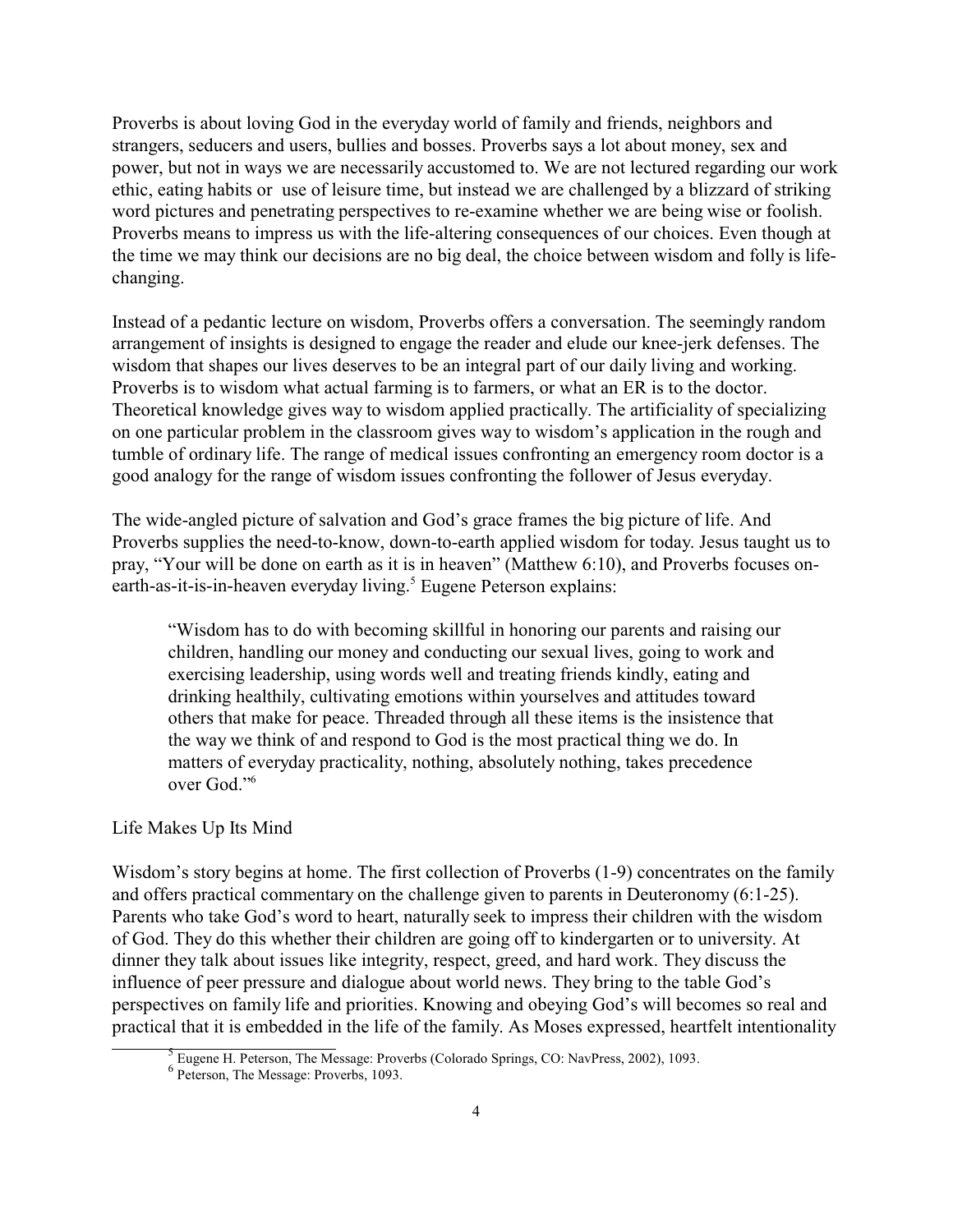is key: "Impress them on your children. Talk about them when you sit at home and when you walk along the road, when you lie down and when you get up" (Deut. 6:7).

Wisdom's offers an alternative to self-destructive peer pressure and the power of social media: "My son, do not go along with them, do not set foot on their paths; for their feet rush into sin, they are swift to shed blood" (1:15-16). If wisdom is earnestly sought and valued "discretion will protect you and understanding will guard you" (2:11). "It will save you from the adulteress, from the wayward wife with her seductive words, who has left the partner of her youth and ignored the covenant she made before God" (2:16-17). Wisdom guides sexual conduct and warns against the illicit relationships that seduce the soul. Life and death consequences flow from these relational decisions. "None who go to her return or attain to the paths of life" (2:19).

Wisdom acquired young is also significant for vocational holiness and a successful career. "My son, do not forget my teaching, but keep my commands in your heart, for they will prolong your life many years and bring you prosperity" (3:1-2). Many Christians learn Proverbs 3:5-6 when they're young as they are learning to seek God's will: "Trust in the Lord with all your heart and lean not on your own understanding; in all your ways acknowledge him, and he will make your paths straight." No one outgrows the importance of this challenge and promise, but the context in Proverbs underscores its special relevance for those embarking on a career, setting their financial priorities, and learning to cope with setbacks. "My son, do not despise the Lord's discipline and do not resent his rebuke, because the Lord disciplines those he loves, as a father the son he delights in" (3:11). While the qualities of wisdom, such as integrity, respect for others, dependability, conscientiousness, compassion, and hard work may lead to material success these character qualities are always more valuable than material success. "Blessed are those who find wisdom, those who gain understanding, for she is more profitable than silver and yields better returns than gold" (3:13-14).

Wisdom stretches the mature believer's imagination beyond the relatively small world of work and success. Wisdom embraces Jesus' kingdom ethic and the Lord's great work of creation. "By wisdom the Lord laid the earth's foundations, by understanding he set the heavens in place; by his knowledge the deeps were divided and the clouds let drop the dew" (3:19-20). Wisdom establishes confidence. "Have no fear of sudden disaster or of the ruin that overtakes the wicked, for the Lord will be your confidence and will keep your foot from being snared" (3:25-26). Wisdom commands compassion. "Do not withhold good from those who deserve it, when it is in your power to act. Do not say to your neighbor, 'Come back later; I'll give it tomorrow' — when you now have it with you" (3:27-28). Wisdom calls for justice. "Do not plot harm against your neighbor, who lives trustfully near you" (3:29). In its entirety, Proverbs 3 can be seen as a comprehensive sketch of a thirty-something professional who is learning what it means to "Trust in the Lord with all your heart and lean not on your own understanding" in all the amazing and often disconcerting complexities of life.

Wisdom goes full circle. Marriage and career often lead to children and the responsibility to pass wisdom from one generation to the next. "Listen, my sons, to a father's instruction . . . When I was a boy in my father's house, still tender, and an only child of my mother, he taught me and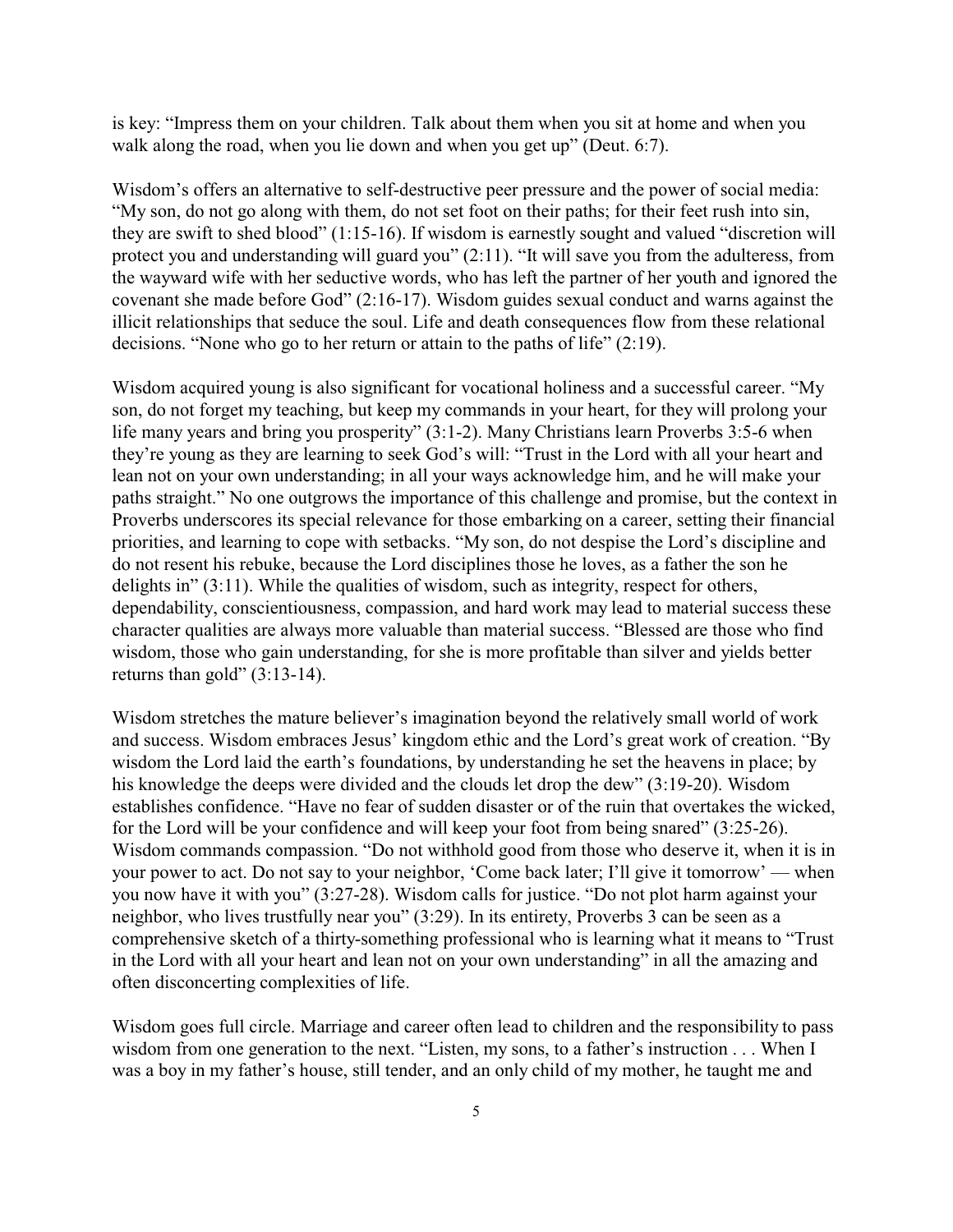said, 'Lay hold of my words with all your heart; keep my commands and you will live. Get wisdom, get understanding" (4:1-5). Of course, wisdom faces stiff competition. The path of the wicked is alluring and plenty of evil people seem dedicated to causing others to fall. This calls for diligence and discipline. "My son, pay attention to what I say . . . Above all else, guard your heart, for it is the wellspring of life. Put away perversity from your mouth; keep corrupt talk far from your lips. Let your eyes look straight ahead, fix your gaze directly before you" (4:20-25).

Marital fidelity is not only central to the joy of marriage and the integrity of the family in Proverbs, but it represents fidelity to wisdom itself. Wisdom, as we have seen, is profoundly relational, both vertically with God and horizontally with humans. Wisdom involves one fully integrated life, loving God with our whole selves, and loving our neighbor as ourselves. Proverbs contends that one of the primary manifestations of the fear of the Lord, and perhaps the most important, is marital fidelity. The people of God honor their covenant with Yahweh by honoring the for-as-long-as-our-lives-shall-last marriage covenant. Adultery stands for more than the tragic break-up of marriage; it stands for the people's refusal to keep covenant with Yahweh. To fall for the seductive ways of the adulteress is to forfeit life itself. "At the end of your life you will groan, when your flesh and body are spent. You will say, 'How I hated discipline! How my heart spurned correction! I would not obey my teachers or listen to my instructors. I have come to the brink of utter ruin in the midst of the whole assembly" (5:11-14).

Given *both* Solomon's personal history and our culture's easy acceptance of sexual promiscuity, the dire consequences attributed to adultery may seem extreme to some. Our culture's "no-bigdeal" attitude toward sexual immorality contradicts the warning of Proverbs that such behavior destroys wisdom at its foundations. "For a man's ways are in full view of the Lord, and he examines all his paths. The evil deeds of a wicked man ensnare him; the cords of his sin hold him fast. He will die for lack of discipline, led astray by his own great folly" (5:21-23). It must seem naive to many in our culture, as it undoubtedly did to Solomon in his day, that Proverbs should hold to such an optimistic view of marriage. "May your fountain be blessed, and may you rejoice in the wife of your youth. A loving doe, a graceful deer–may her breasts satisfy you always, may you ever be captivated by her love." Given the joys of marriage, Proverbs asks, "Why be captivated, my son, by an adulteress?" (5:18-20). The repeated warning against the seduction of the adulteress in Proverbs should eliminate any notion of naivete regarding human depravity. Clearly Proverbs took this grave danger seriously and saw it as the epitome of foolishness and deadly evil (6:20-29; 7:1-27). Sexual immorality symbolized the pursuit of folly and the breakdown of wisdom.

## Lady Wisdom and Madame Folly

Proverbs may provoke our gender sensitivity by repeated reference to a son receiving parental instruction without any mention of a daughter. We might also be bothered by repeated references to a female seducer in absence of any mention of male predators. Today we would make gender inclusiveness explicit, but it is reasonable to assume that Proverbs did not exclude women from instruction nor imply that sexual immorality was initiated only by women. Proverbs may balance the motif of male mentoring with the female personification of wisdom. The Hebrew noun for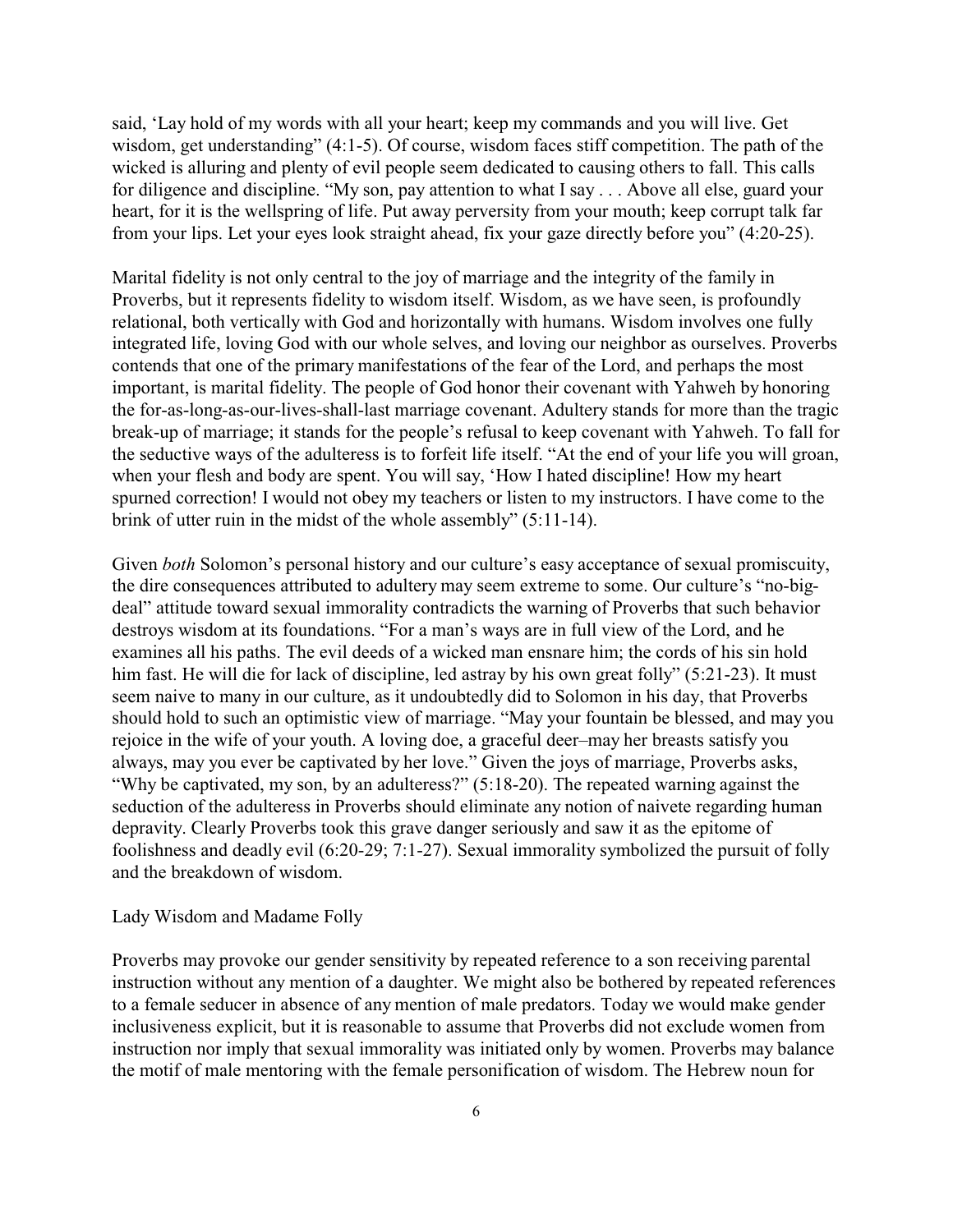wisdom is feminine, lending itself to a wealth of powerful images that were used to emphasize wisdom's beauty and appeal. Instead of presenting wisdom as an abstraction, as we are inclined to do in the West, Proverbs personified wisdom and folly in Lady Wisdom and Madame Folly. Proverbs offers a developmental approach to wisdom from early childhood to mature adult by using layered metaphors designed to draw the listener in through visual images that stir deep psychological feelings.

Madame Folly fits the Greek notion of beauty reflected in "the autonomy of form and the purity of the aesthetic experience."<sup>7</sup> The object of beauty was someone or something that stood apart and detached from the observer, to be applauded by the spectator. The beauty of Madame Folly is visual and visceral. She offers the allure of romance and excitement. She incites lust, not love.

By contrast, the Hebrew notion of beauty was more comprehensive and integrated. William Dryness explains,

"...The beautiful is simply what we would call the fitting or the proper: gray hair on an old man, strength in a youth, virtue in a woman, words well spoken, etc. Here is where the Biblical view and the Greek view stand in the greatest possible contrast. In the OT an object or event [or person] is not beautiful because it conforms to a formal ideal but because it reflects in its small way the wholeness of the created order. Sometimes it is lovely if it displays the integrity that characterizes creation and that in turn reflects God's own righteousness."<sup>8</sup>

The "beauty queen" image of Madame Folly and Revelation's Great Prostitute (Rev 17) offer a stiking contrast to the nature of beauty celebrated in Proverbs and exemplified in the Bride of Christ (Rev 21).

Lady Wisdom is not shy, she makes her appeal in broad daylight. In the middle of life's traffic she gets everyone's attention and shouts out, "Simpletons! How long will you wallow in ignorance? Cynics! How long will you feed your cynicism? Idiots! How long will you refuse to learn? About face! I can revise your life. Look, I'm ready to pour out my spirit on you; I'm ready to tell you all I know. As it is, I've called, but you've turned a deaf ear; I've reached out to you, but you've ignored me" (1:22-23, MSG). Lady Wisdom communicates clearly, she sends no mixed messages. She is filled with passion; she cajoles, exhorts, pleads, and promises. In spite of people's apathy and rejection, she continues to make her appeal. Her message is more intense than the most impassioned parent, and she delivers her appeal to society as a whole. Everyone hears her message; no one can avoid it. There is no excuse (Rom. 1:18-20).

The first collection of proverbs (1-9) has parallel descriptions of Lady Wisdom's appeal (1:20- 33; 8:1-36), and in both passages the case is made for wisdom's universal accessability. "Does not wisdom call out? Does not understanding raise her voice? On the heights along the way, where the paths meet, she takes her stand; beside the gates leading into the city, at the entrances,

<sup>7</sup> Dyrness, "Aesthetics in the Old Testament: Beauty in Context," 421-432.

<sup>8</sup> Dyrness, "Aesthetics in the Old Testament: Beauty in Context," 430.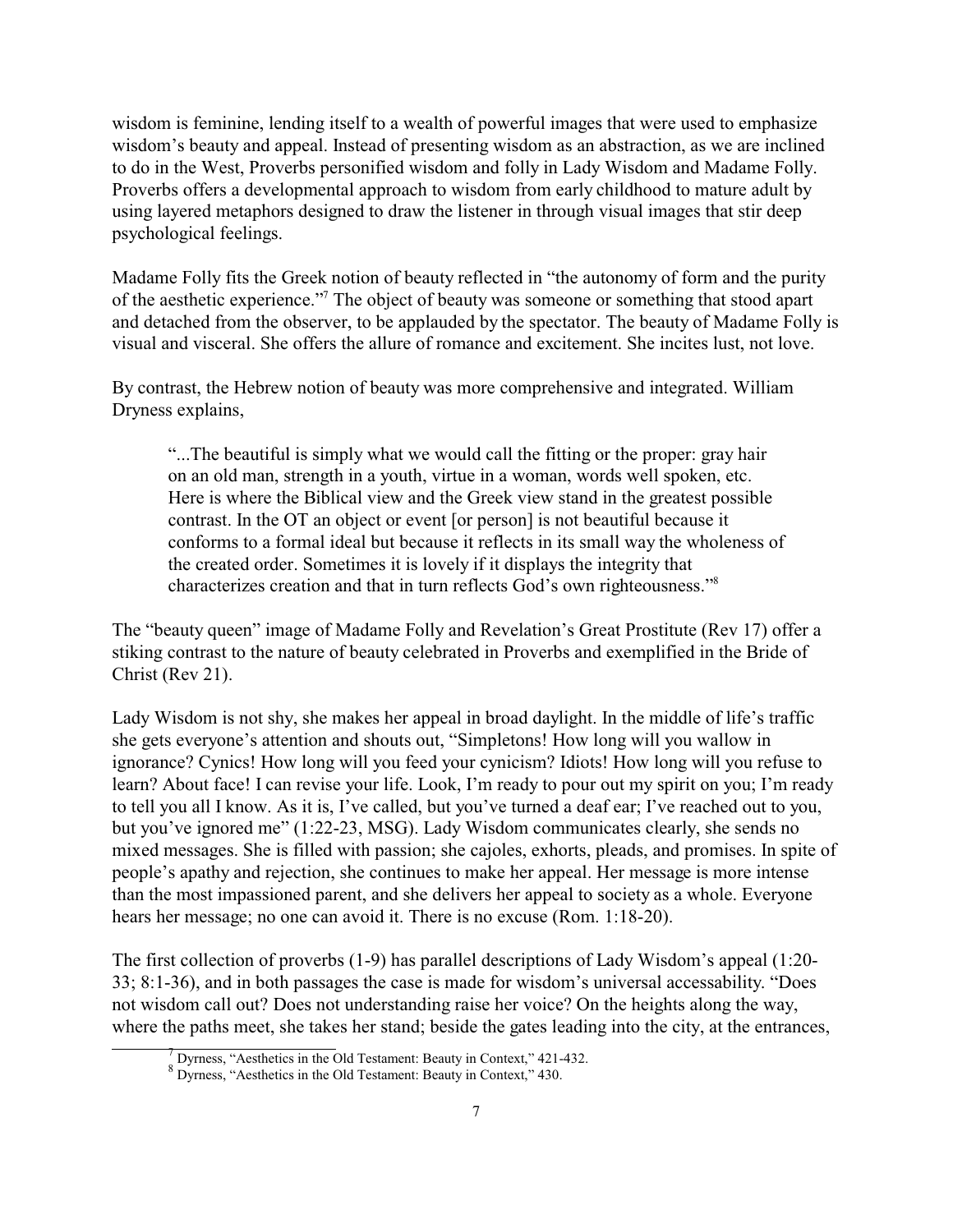she cries aloud: To you, O men, I call out; I raise my voice to all mankind" (8:1-4). Both passages end on a similar note, promising life: "Whoever listens to me will live in safety and be at ease, without fear of harm" (1:33); "Whoever finds me finds life and receives favor from the Lord. But whoever fails to find me harms himself; all who hate me love death" (8:35-36). But in spite of the intentional parallel between these two texts, the description of Lady Wisdom in the eighth chapter suddenly and unexpectedly goes beyond our expectations. She offers her credentials poetically, by describing her relationship with Yahweh before and during creation.

"The Lord possessed me at the beginning of his work, before his deeds of old; I was appointed from eternity, from the beginning, before the world began. When there were no oceans, I was given birth, when there were no springs abounding with water; before the mountains were settled in place, before the hills, I was given birth, before he made the earth or its fields or any dust of the world. I was there when he set the heavens in place, when he marked out the horizon on the face of the deep, when he established the clouds above and fixed securely the fountains of the deep, when he gave the sea its boundary so the waters would not overstep his command, and when he marked out the foundations of the earth. Then I was the craftsman at his side. I was filled with delight day after day, rejoicing always in his presence, rejoicing in his whole world and delighting in mankind" (8:22-31).

Proverbs' down-to-earth practical wisdom, essential for making it in the world, is the same wisdom God used when he made the world. If the Lord God has done nothing without wisdom how much more should we do nothing without it. Proverbs begins wisdom's story in the home, but then leads us back to Genesis and links wisdom with the eternal attributes of the Lord God, Maker of heaven and earth. Lady Wisdom serves to present wisdom without abstraction, but the description of wisdom in chapter eight is so exalted and so one with Yahweh that it quietly eclipses the metaphor and overshadows the personification. The message transcends the literary medium and anticipates the fuller revelation of the New Testament which speaks of the Person of Christ "in whom are hidden all the treasures of wisdom and knowledge" (Col 2:3).

Today, the followers of Jesus cannot read Proverbs 8 without meditating on the Gospel of John. The apostle declares, "In the beginning was the Word, and the Word was with God, and the Word was God. He was with God in the beginning. Through him all things were made; without him nothing was made that has been made" (John 1:1-3). We reflect on the apostle Paul's doxology, "Oh, the depth of the riches of the wisdom and knowledge of God! How unsearchable his judgments, and his paths beyond tracing out! Who has known the mind of the Lord? Or who has been his counselor? Who has ever given to God, that God should repay him? For from him and through him and to him are all things. To him be the glory forever! Amen." (Rom 11:33-36).

Having pushed beyond the limits of wisdom personified (8:22-31), Proverbs now returns to its comparison of Lady Wisdom and Madame Folly by finishing this carefully woven tapestry of metaphors with a picture of two rival feasts with two radically different hosts. Lady Wisdom has

<sup>&</sup>lt;sup>9</sup> Derek Kidner, Proverbs, 79.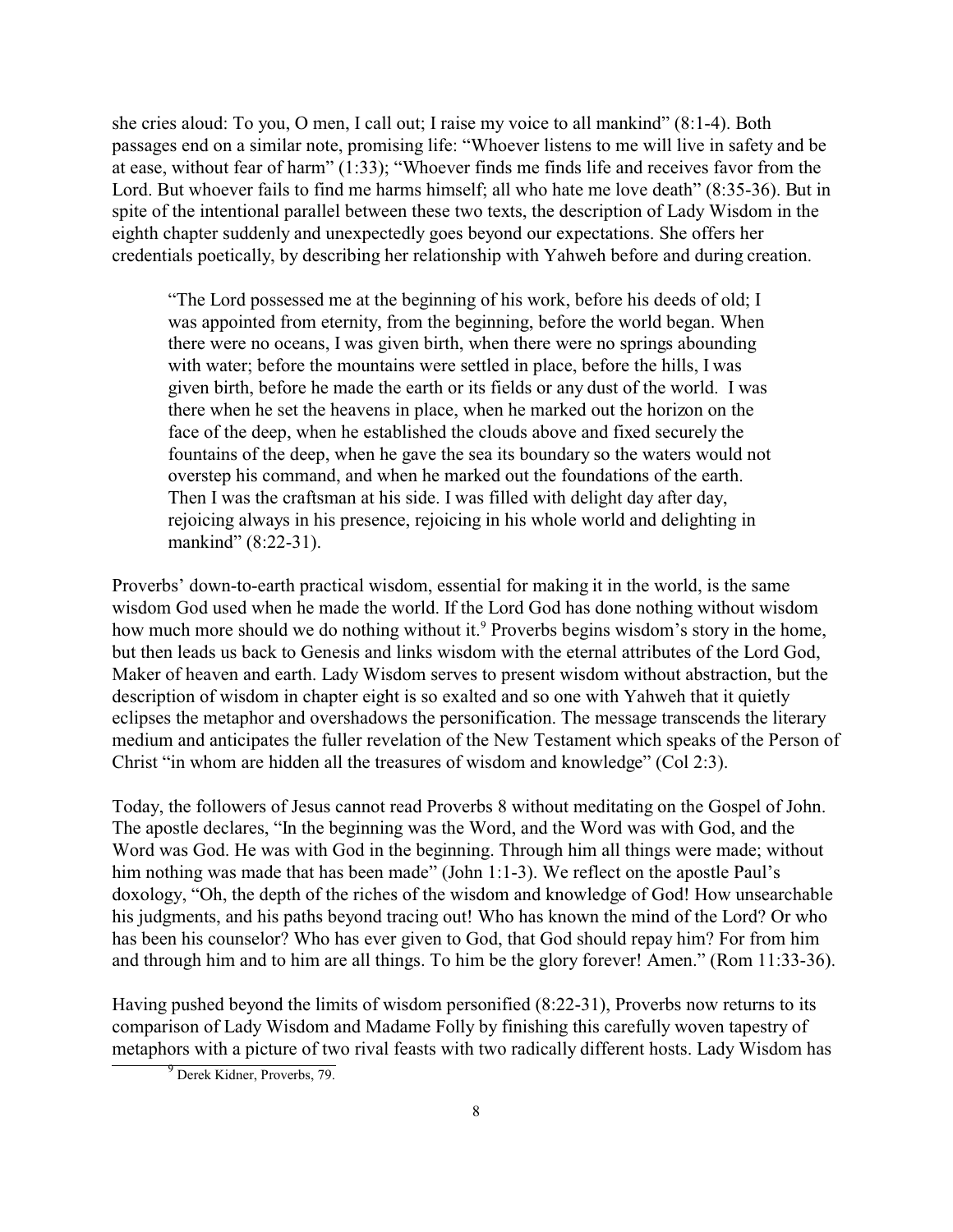established her home and hewn out seven pillars; her habitation is a picture of strength and stability. She "has prepared her meat and mixed her wine; she has also set her table" (9:2). Her invitation goes out "from the highest point of the city" (9:3). "'Let all who are simple come in here!' she says to those who lack judgment. 'Come, eat my food and drink the wine I have mixed. Leave your simple ways and you will live; walk in the way of understanding'"(9:4-6). By contrast, Madame Folly is a spectacle. She "is loud; she is undisciplined and without knowledge. She sits at the door of her house, on a seat at the highest point of the city, calling out to those who pass by, who go straight on their way" (9:13-15). Ironically, her invitation is identical to Lady Wisdom's, "Let all who are simple come in here!' she says to those who lack judgment." But her copy-cat invitation only faintly conceals her soul-destroying seduction. Her feast of bread and water, if you can call it a feast, amounts to cheap fast food, eaten on the run. Her appeal that "stolen water is sweet; and food eaten in secret is delicious," may be coded language for illicit sex.<sup>10</sup> What she's offering cannot be compared to Wisdom's feast of meat and wine. Madame Folly is the evil opposite of everything good in Lady Wisdom. She'll teach her guests how to steal and deceive. She'll give them a good time but they will pay for it later. "They don't know about all the skeletons in her closet, that all her guests end up in hell" (9:18, MSG). The choice is ours, Lady Wisdom or Madame Folly. Either "live wisely and wisdom will permeate your life" or "mock life and life will mock you" (9:12, The Message).

The imagery of the meal causes the follower of Jesus to reflect on the Lord's invitation, "Whoever eats my flesh and drinks my blood has eternal life, and I will raise him up at the last day. For my flesh is real food and my blood is real drink. Whoever eats my flesh and drinks my blood remains in me, and I in him" (Jn 6:54-56). Who would have thought that Wisdom's invitation would come at such a terrible price? Who would have anticipated that the table set before us would be fulfilled in the Eucharist? Because of the cross, Christ Jesus "has become for us wisdom from God–that is, our righteousness, holiness and redemption" (1 Cor 1:30).

# Mixing-It-Up

In the sections that follow (10:1-22:16; 22:17-24:34; 25:1-29:27; 30:1-31:9) the style changes from carefully crafted stories to terse statements. It's as if we had switched from viewing a fulllength feature film to examining brilliantly shot still photos. The editors decided to mix-it-up by delivering mini-word pictures in rapid-fire succession covering a full range of life's issues. This is wisdom's pedagogical equivalent to flash-cards. Proverbs covers the gamut of moral issues that we randomly face everyday. Wisdom is not learned one issue, one subject, at a time. We don't master integrity and then move on to the subject of communication, followed by the need for a work ethic. Life doesn't give us the luxury of compartmentalizing our moral life. Applied wisdom is essentially a *unified field theory* that handles a multitude of issues constantly bombarding us from every imaginable direction. Proverbs mixes-it-up so we get a true feel for the issues as well as the nature of the challenges we face.

The writers and editors drew from a variety of sources for insight. Solomon was a major contributor along with Egyptian (22:17-24:34) and Arabian sources (30:1-31:9). Those who

<sup>10</sup> Longman, *Proverbs*, (Grand Rapids, Baker, 2006), 221.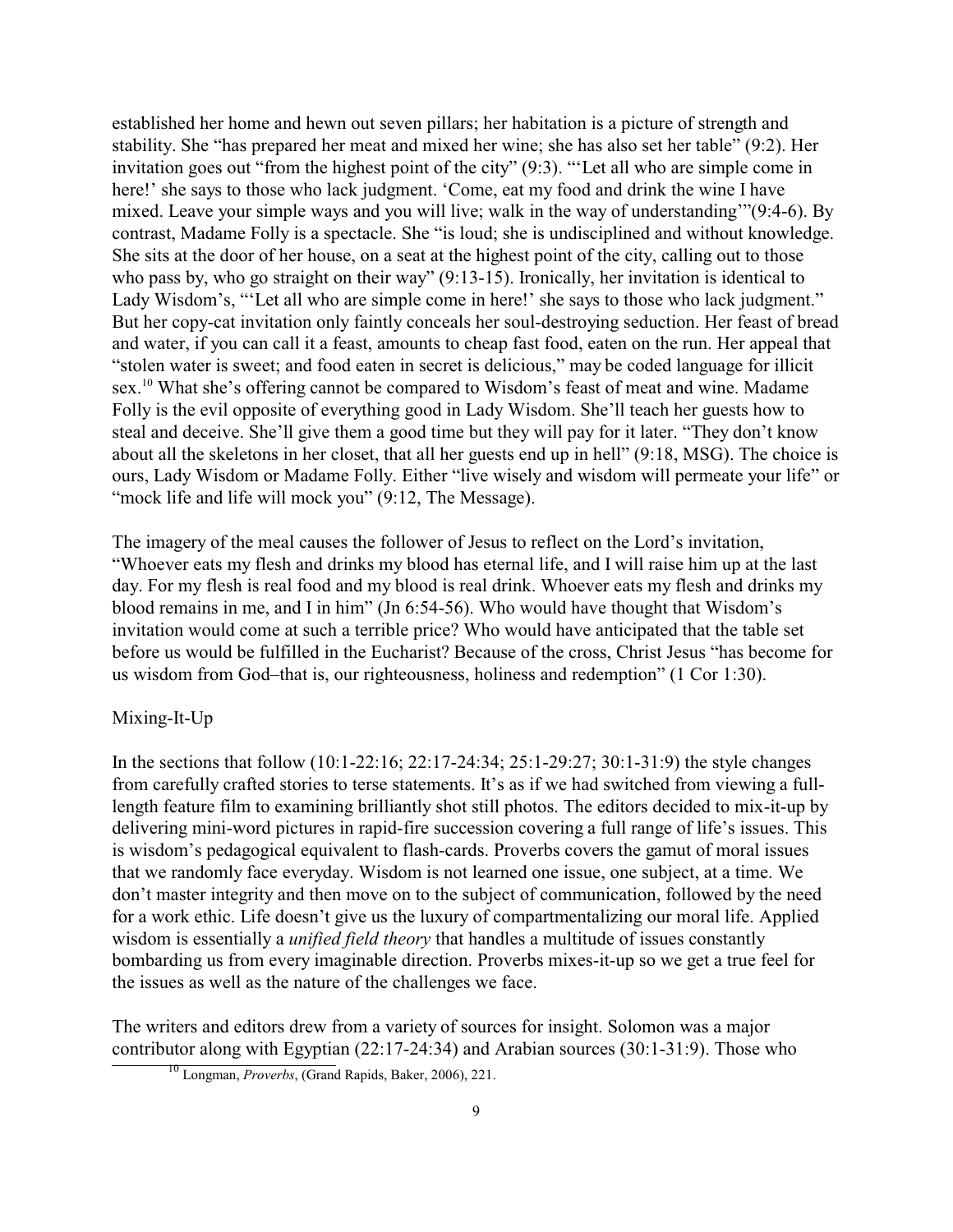compiled Proverbs wisely followed the principle that all truth is God's truth wherever it is found. Commenting on the relationship between Proverbs (22:17-23:14) and the *Egyptian Teaching of Amenemope*, Old Testament scholar Derek Kidner wrote, "If Proverbs is the borrower here, the borrowing is not slavish but free and creative. Egyptian jewels, as at the Exodus, have been re-set to their advantage by Israelite workmen and put to finer use."<sup>11</sup> By recognizing wisdom in other traditions and including some of these reflections in Proverbs, the Spirit-led editors acknowledged the universality of God's grace.

The sheer wonder of the Creator's wisdom is a shared human experience. "There are three things that are too amazing for me, four I do not understand: the way of an eagle in the sky, the way of a snake on a rock, the way of a ship on the high seas, and the way of a man with a maiden" (30:18- 19). Also, there is considerable agreement among all cultures on the importance of integrity, parental discipline, hard work, and deferred gratification. We are not surprised to find that both Egyptian and Israelite cultures warned against envy, greed, drunkenness, and selfishness. Nor are we surprised that King Lemuel's Arabian mother would warn him against chasing women and getting drunk so that he could fulfill his royal responsibilities. She advised him, "Speak up for those who cannot speak for themselves, for the rights of all who are destitute. Speak up and judge fairly; defend the rights of the poor and needy" (31:8-9). It was surely wise for the writers of Proverbs to tap into this shared moral vision and include these perspectives under the motto, "The fear of the Lord is the beginning of wisdom" (9:10).

By mixing-it-up the writers and editors purposefully covered the range of issues that daily confront us. We might have thought that Proverbs should be arranged topically. All the proverbs related to money, wealth and poverty conveniently grouped together and all those that referred to integrity, speech and slander in another section. But the editors intentionally jumbled all the issues up in the same dialogue. Proverbs is much more like a free-flowing, no-holds-bared conversation on wisdom than a logical point-by-point academic lecture. Wisdom covers the waterfront from integrity to investment strategies and from gossip to grief. Wisdom embraces the full range of moral concerns in the same way that life dishes them out.

A frequent and consistent study of Proverbs is useful in reminding us of particular issues that we can easily forget or ignore. For example, we may be sensitive to the sins of slander and gossip. We may strive to keep our tongue in check, even though we are insensitive to issues related to money and wealth. The person who refuses to lie may refuse to give to the poor. But the wisdom of Proverbs not only affirms the importance of speaking the truth in love, it makes us more aware of pursuing justice for the poor and being compassionate with our resources.

Proverbs inspires greater sensitivity to the Jesus's way. It is both convicting and consoling by affirming our moral strengths and exposing our moral weaknesses. Proverbs provokes rather than placates our conscience and comforts our souls without rendering us complacent. Read thoughtfully and prayerfully, Proverbs solves problems, but it also raises problems! It's like receiving a thorough physical or conducting a full audit. Strengths are affirmed and weaknesses are detected, but everything is essential for following Christ.

<sup>11</sup> Kidner, Proverbs, 24.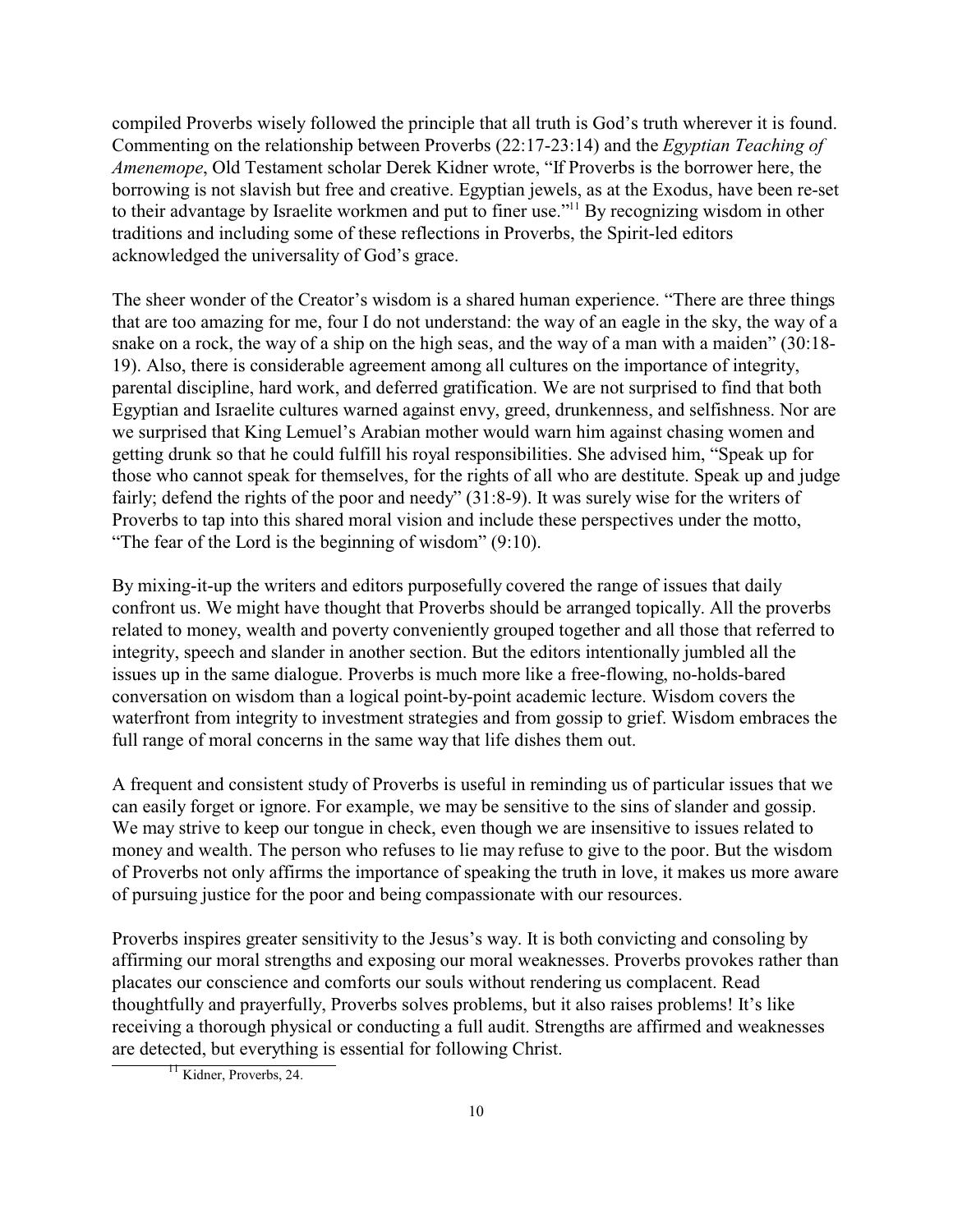# Working the Angles

Proverbs' pithy one-liners leave little doubt as to their meaning. Like a picture, a proverb is worth a thousand words. And Proverbs is a gallery of amazing pictures dedicated to God-fearing wisdom. As we walk through the gallery the impact of the whole is far greater than the sum of its individual parts. Proverbs resists a simplistic response to life's complexity, and its moral depth exposes the pitfalls of moralistic and legalistic attitudes. For this reason we cannot isolate a few select proverbs and choose to concentrate on these alone. We have to walk through the whole gallery before we grasp the truth about any particular moral issue. Every proverb needs the commentary of other proverbs to get the full picture. This is why it is so important to read Proverbs in its context rather than lift a few of its lines out of context. Without trying to explain every picture in the gallery, we will consider a few examples.

Proverbs covers poverty from multiple angles. "Lazy hands make a man poor, but diligent hands bring wealth" (10:4). This one-liner is obviously not the whole truth about poverty, and it would be a sin if we thought it was. Exposing the ways of the sluggard ought to be possible without concluding that all poverty is the result of laziness. It is true, the slothful earn their way to poverty, but Proverbs has much more to say about the wealthy oppressor who victimizes the poor and holds them down than it says about the people who deserve to be poor because they don't work. "He who oppresses the poor shows contempt for their Maker, but whoever is kind to the needy honors God" (14:31). "He who mocks the poor shows contempt for their Maker; whoever gloats over disaster will not go unpunished" (17:5). "A ruler who oppresses the poor is like a driving rain that leaves no crops" (28:3). A wealthy church-going business owner said to me, "Poverty is sin, and I've never met a poor person who didn't deserve it."

Proverbs warns the wealthy oppressor to change his ways or face poverty. "He who oppresses the poor to increase his wealth and he who gives to the rich–both come to poverty" (22:16). "He who increases his wealth by exorbitant interest amasses it for another, who will be kind to the poor" (28:8). Proverbs insists that God is on the side of the poor. "Do not exploit the poor because they are poor and do not crush the needy in court, for the Lord will take up the case and will plunder those who plunder them" (22:22-23). "He who gives to the poor will lack nothing, but he who closes his eyes to them receives many curses" (28:27). "The righteous care about justice for the poor, but the wicked have no such concern" (29:7). Laziness is only one source of poverty, but oppression and disaster are others and require a very different response from those who have the power to act (3:27). There is far more said in Proverbs about caring for the poor than condemning the poor. "He who is kind to the poor lends to the Lord, and he will reward him for what he has done" (19:17). "If a man shuts his ears to the cry of the poor, he too will cry out and not be answered" (21:13). "A generous man will himself be blessed, for he shares his food with the poor" (22:9). Obviously no one can escape their responsibility to the poor by glibly quoting, "Misfortune pursues the sinner, but prosperity is the reward of the righteous" (13:21). The simple truth of the proverb stands, but it is best to draw our judgments in the light of the whole picture.

On the subject of speech and communications, Proverbs is as timely in the  $21<sup>st</sup>$  century as it was a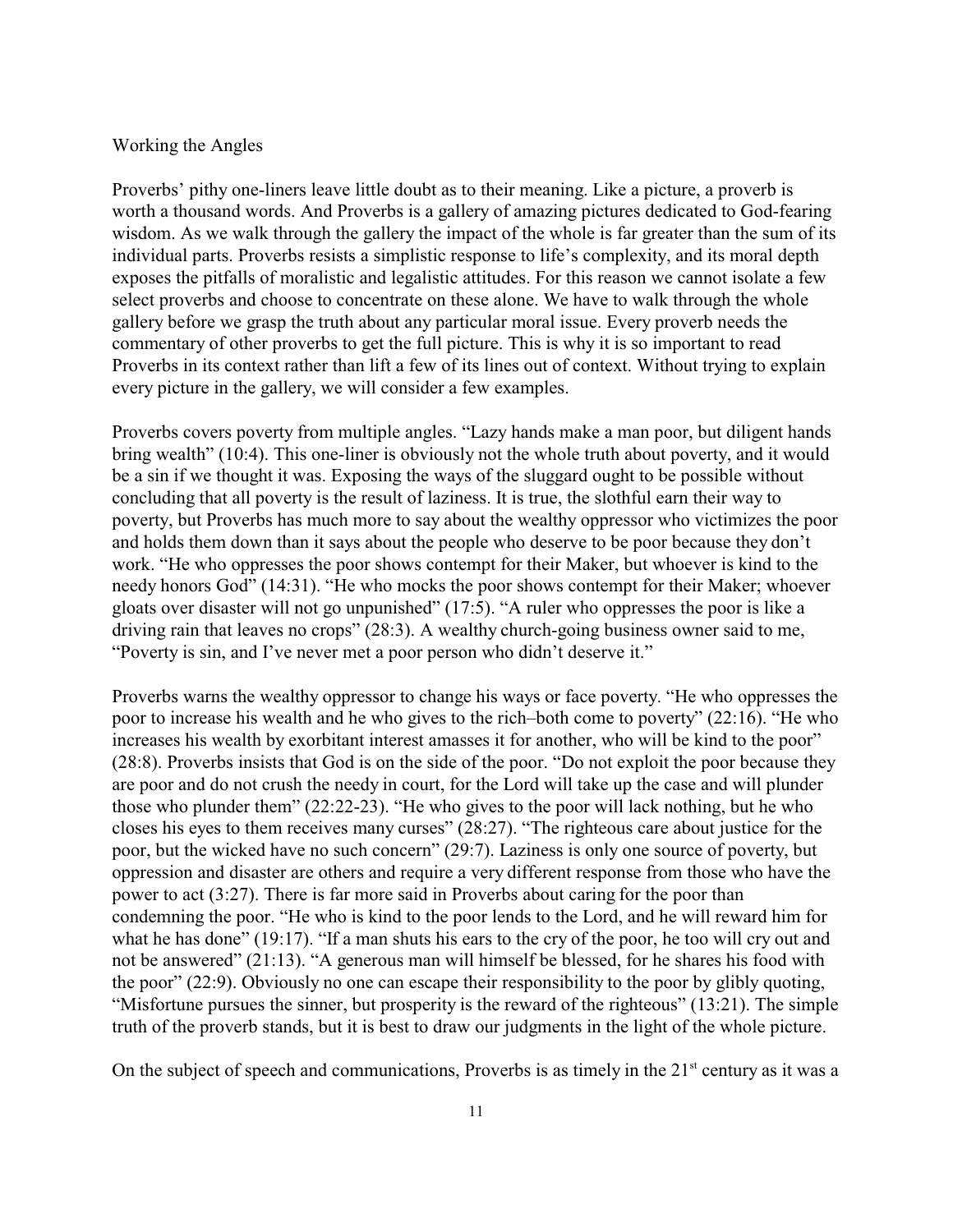millennium before Christ. It is still true: "The tongue of the wise commends knowledge, but the mouth of the fool gushes folly" (15:2). The importance of the tongue can hardly be overstated. "The tongue has the power of life and death, and those who love it will eat its fruit" (18:21). The worldwide web and the Internet have only intensified the need for wisdom. The medium has changed but the message remains the same. "The tongue that brings healing is a tree of life, but a deceitful tongue crushes the spirit" (15:4). Technology's amazing reach and the ability to preserve everything and anything communicated on tape or on a hard-drive has only accentuated the need for truth and the danger of deception. "The lips of the wise spread knowledge; not so the hearts of fools" (15:7). Proverbs believes in the power of communication for good and evil. "With his mouth the godless destroys his neighbor, but through knowledge the righteous escape" (11:9). "The words of the wicked lie in wait for blood, but the speech of the upright rescues them" (12:6). The daily demand to communicate, not only personally, but by cell phone and computer, has compounded the impact of both wisdom and perversity. The "reckless words" that "pierce like a sword" can be transmitted globally in seconds (12:18). Technology only intensifies the truth of Proverbs. "The speech of a good person clears the air; the words of the wicked pollute it" (10:32, MSG).

Now more than ever we need the wisdom of Proverbs. The perverse and penetrating impact of gossip, slander, lying, flattery, deception, and foolish talk are no less acceptable when they are communicated by satellite and Internet, than when they are delivered face-to-face. The impersonal medium of technology does not justify lowering the standards of personal communication, in either the words we speak or in the messages we receive. Proverbs declares, "Stay away from a foolish man, for you will not find knowledge on his lips" (14:7), and warns against "a chattering fool" (10:10). These are pertinent proverbs for disciplining our access to music, movies, television and Internet chat rooms.

Social media is proving just how vulnerable the human brain is to psychological persuasion. Manipulation is foundational to the way social media works. Former Google executive Tristan Harris admits that deceit is at the center of the interface between technology and humanity. Harris claims the power of Artificial Intelligence to overwhelm human strength may not be far off but the power of AI to overwhelm human weakness has long since passed. Picture a super computer pointed at your brain, programmed by a thousand tech designers. Harris claims that this technology is at the root of our polarization, radicalization, and alienation. The existential threat goes beyond the marketplace. A weaponized social media impacts every aspect of our lives and accounts for a gigantic increase in depression anxiety, especially among young people. The tech industry has created a digital Frankenstein that brings out the worst in humanity.<sup>12</sup>

Proverbs insists that all communication is personal and reflects the heart. "The mouth of the righteous is a fountain of life, but violence overwhelms the mouth of the wicked" (10:11). "The tongue of the righteous is choice silver, but the heart of the wicked is of little value" (10:20). The real source for true and effective communication is not technological, but spiritual. "A wise man's heart guides his mouth, and his lips promote instruction" (16:23). Wisdom advises us to choose our words well. "A gentle answer turns away wrath, but a harsh word stirs up anger"

<sup>&</sup>lt;sup>12</sup> Jeff Orlowski, *The Social Dilemma* (Netflix documentary released 1/2020) https://www.netflix.com/title/81254224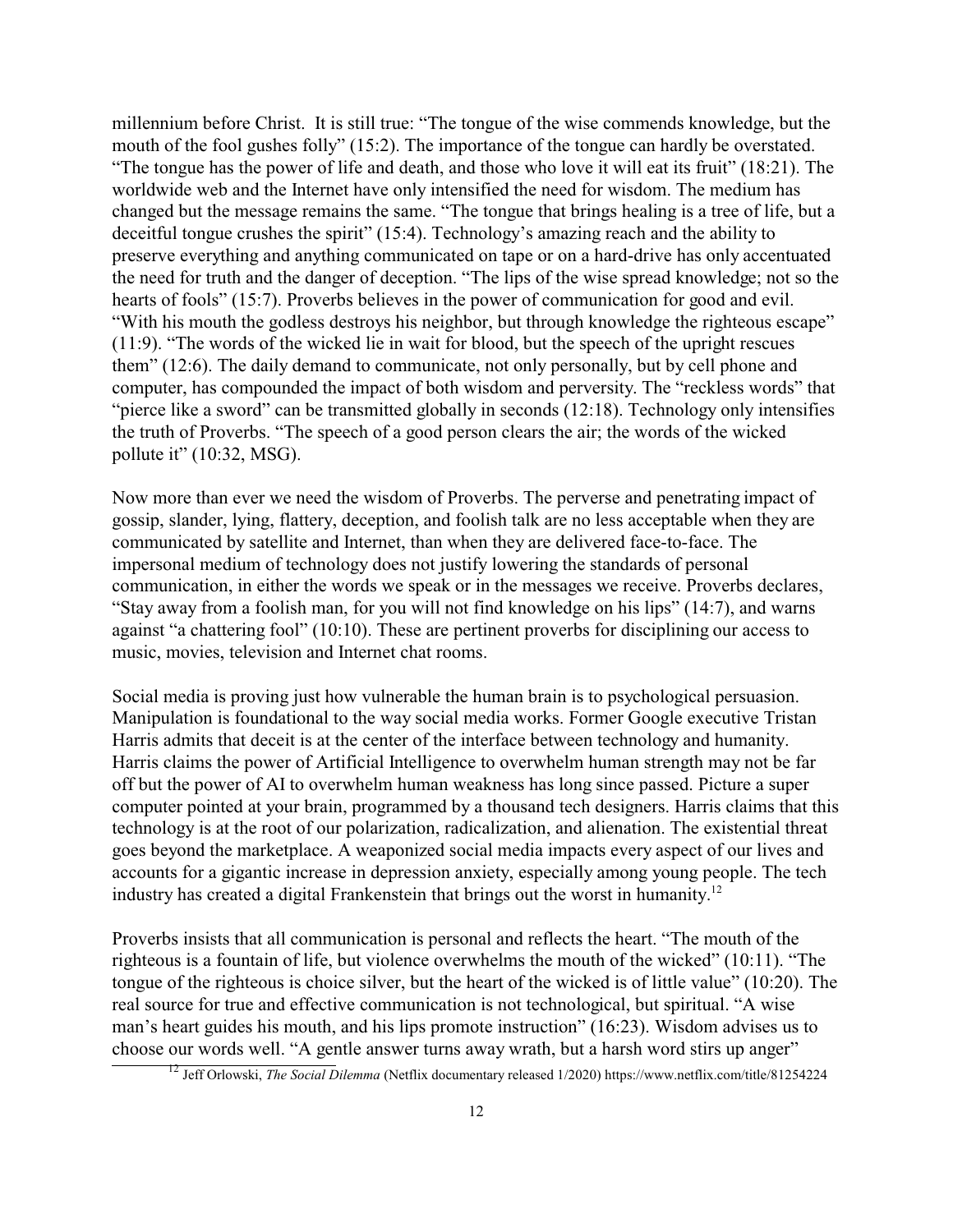(15:1). "He who guards his lips guards his soul, but he who speaks rashly will come to ruin" (13:3). "The wise in heart are called discerning, and pleasant words promote instruction" (16:21).

As we have said, Proverbs should be read as a lively dialogue on a full range of moral issues, with each topic viewed from various angles, yet seen together in a dynamic integrated whole. Some readers are quick to react against the optimism and positive tone of select proverbs. Many proverbs sound like simple statements of fact, such as, "The Lord does not let the righteous go hungry but he thwarts the craving of the wicked" (10:3). Or, "Train a child in the way he should go, and when he is old he will not turn from it" (22:6). Are these proverbs simple guarantees from God that can be repeated in spite of contradictory facts? Are we justified in feeling disappointed with God if we go hungry or can't pay our medical bills or a son or daughter rebels? Has God let us down? We all know situations where the Lord has permitted righteous people to go hungry and wicked people to thrive. Everyone knows prodigals who have grown up in loving, well-disciplined homes. These facts of life do not invalidate the promises. They are exceptions that prove the rule.

The context of Proverbs as a whole helps to interpret these indicative statements accurately. As a rule, God does provide. The picture of the Lord caring for the needs of the righteous is a true picture. Proverbs' one-liners are true with the caveat that there are exceptions. Other proverbs speak of the righteous being rescued from trouble (11:8) and crying out to the Lord in their need (see 15:29; 18:10). The righteous find their refuge in the way of the Lord (10:29) and even in death they are safe in the Lord (14:32). Proverbs understands that the righteous can fall victim to injustice and oppression, but that does not change the true picture that the Lord "blesses the home of the righteous" (3:33).

"Train a child in the way he should go, and when he is old he will not turn from it" (22:6) is a comforting promise for wise Christian parents who pour themselves into their children's lives. Is it a true promise? Yes. Is it an absolute guarantee that good parenting produces mature Godfearing children? No. First of all, no parent, with a modicum of honesty, claims that their training is perfect. Proverbs contends that parenting is a real challenge. "Discipline your son, for in that there is hope; do not be a willing party to his death" (19:18, see 23:13-14). And then there is the well-known proverb, "He who spares the rod hates his son, but he who loves him is careful to discipline him" (13:24). A recipe for failure is to let a child grow up without discipline and direction. "A rod and a reprimand impart wisdom, but a child left undisciplined disgraces its mother" (29:15). However it should be said that Proverbs never envisions discipline being the chief means of training a child. The key to mentoring is teaching and practicing the Word of God (the Law) in such a way that our children are impressed with the true beauty and wisdom of God's way. Proverbs emphasizes tenderness and loving care and never condones abuse or harsh treatment. Parents in Proverbs are constantly encouraging, cajoling, expecting, and yes, even demanding that children "pay attention and gain understanding" (4:1). The message is repeated over and over again, "My son, do not forget my teaching, but keep my commands in your heart"  $(3:1)$ .

But no matter how wise and loving a parent has been "even the best training cannot instil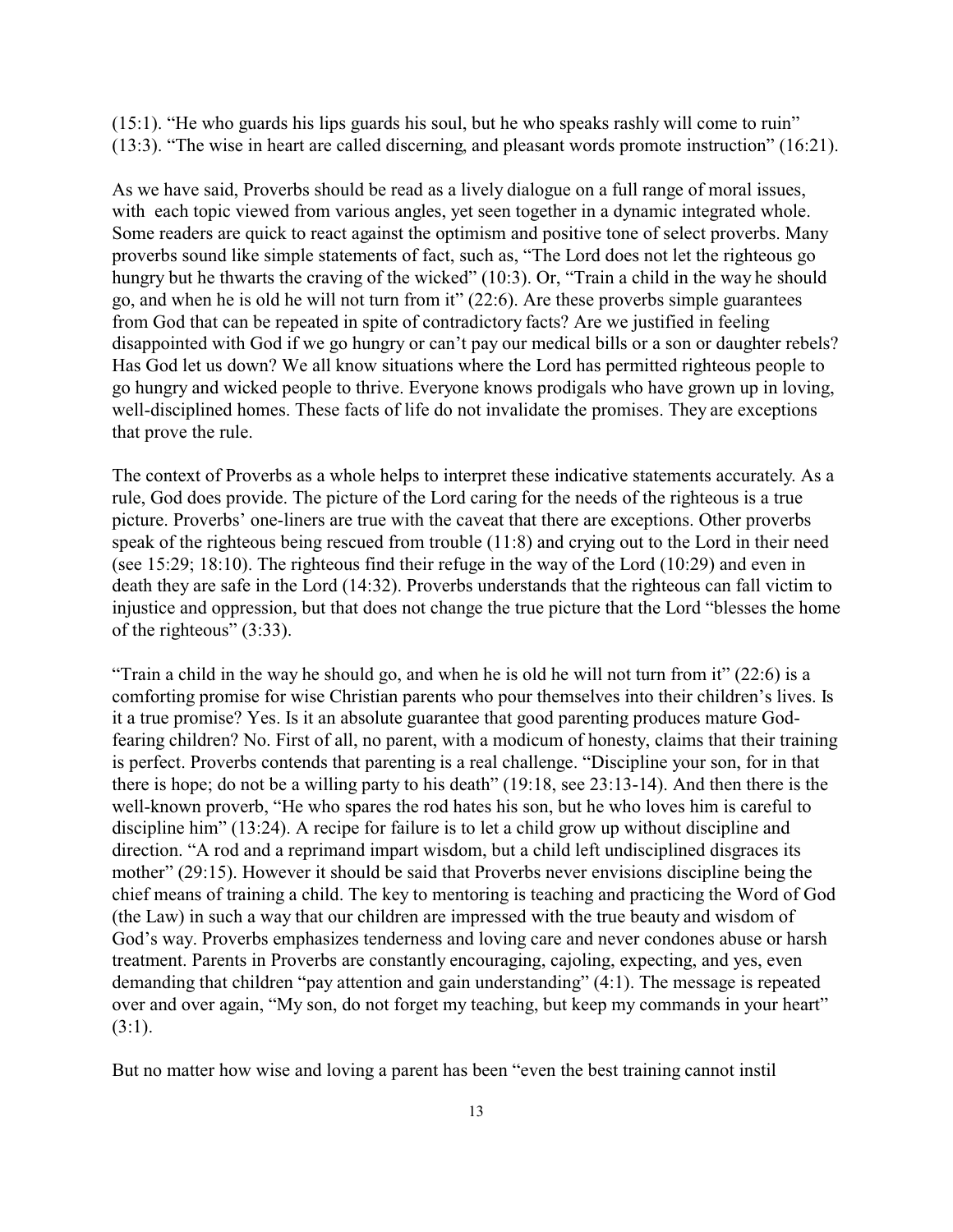wisdom, but only encourage the choice to seek it."<sup>13</sup> Because, like us, our children are given freewill to choose or reject God and his wisdom. "A wise son heeds his father's instruction, but a mocker does not listen to rebuke" (13:1). Children can choose to respect their parents or mock them. "A wise son brings joy to his father, but a foolish man despises his mother" (15:20). Children can cultivate a work ethic or insist on being lazy. "He who gathers crops in summer is a wise son, but he who sleeps during harvest is a disgraceful son" (10:5). Such is human depravity that even a child nurtured in a good home can turn on his parents. "He who robs his father and drives out his mother is a son who brings shame and disgrace" (19:26). All of these pictures hang in the gallery of wisdom, right along side wonderful pictures of blessings. True wisdom requires seeing an issue from many angles in order to gain the proper perspective, but that does not rule out the credibility of the confident optimism found in Proverbs.

# Wisdom's Life Picture

Proverbs concludes wisdom's story with a carefully crafted portrait of a woman who fears the Lord. Someone who is unfamiliar with the tenor and tone of Proverbs might have anticipated a different conclusion, such as the sage advice of a king or a priestly recital of the law of God, but instead, we are introduced to a woman whose life is completely and compellingly shaped by her fear of the Lord. This acrostic poetic portrait, with its 22 lines corresponding with the 22 letters in the Hebrew alphabet, is not a fragment attached to the end. On the contrary, it is the poetic climax that paints a beautiful picture of "on-earth-as-it-is-in-heaven" wisdom. It is the illustration that brings the message home.

The confidence and competence of this wise woman exudes the fear of the Lord. Her sense of awe and reverence for God overcomes whatever her fears of inferiority, intimidation, self-doubt and timidity might have been. She faces life with hope and confidence. Her dependence and devotion upon Yahweh gives her an essential perspective for dealing with life. The fear of the Lord has enlarged her world. She is free to enjoy and contribute to her husband's success and her children's security. She shows compassion to the poor and cares for those who work under her authority. She is creative, energetic, and wise. She and her husband work as a team. She manages the household, invests in real estate, and plans for the future. The fear of the Lord has liberated this woman in ways that modern women envy. Her life is full and her world is whole, because her character is rooted in the wisdom of God.

Proverbs meant for us to be encouraged by this noble woman, not intimated by her. If people of wisdom and character provoke resentment or frustration within us, the problem lies not with them, but with us. We can either envy this wise woman for her happy marriage, respectful children, profitable business, and energetic creativity, or we can learn from her. The choice is ours. Some people spend considerable energy trying to win the favor of people in general, rather than the people they know. *Fame* is name recognition among the masses, but *family* is caring for those you love and being loved by those who care. This woman of wisdom is praised and honored by those who know her best. "Her children arise and call her blessed." In our mind's imagination we create a scene: the family is gathered together and a daughter, speaking from her

<sup>&</sup>lt;sup>13</sup> Kidner, Proverbs, 51.